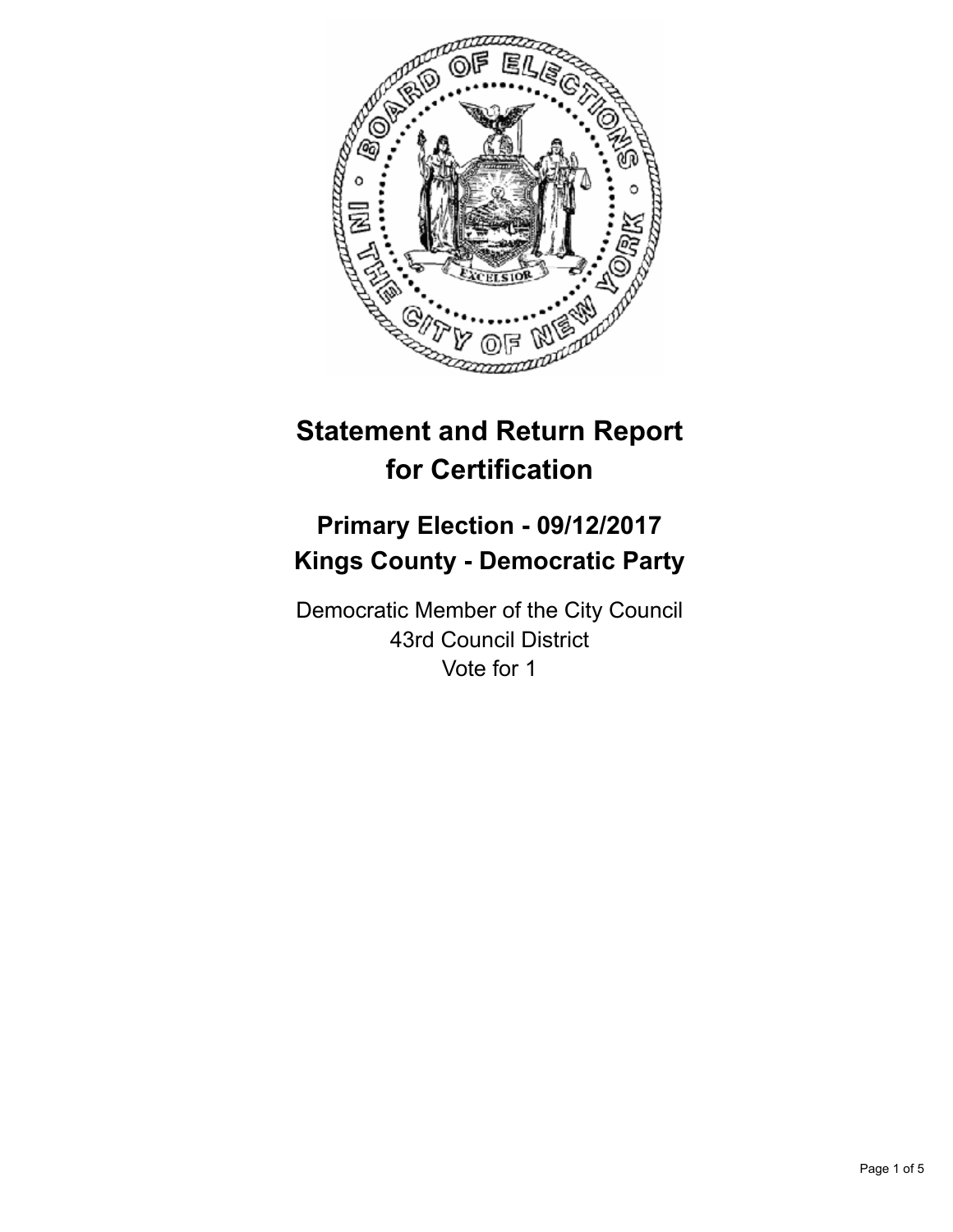

### **Assembly District 46**

| <b>PUBLIC COUNTER</b>                                    | 4,060 |
|----------------------------------------------------------|-------|
| MANUALLY COUNTED EMERGENCY                               | 0     |
| <b>ABSENTEE / MILITARY</b>                               | 99    |
| <b>AFFIDAVIT</b>                                         | 21    |
| <b>Total Ballots</b>                                     | 4,180 |
| Less - Inapplicable Federal/Special Presidential Ballots | 0     |
| <b>Total Applicable Ballots</b>                          | 4,180 |
| <b>JUSTIN L. BRANNAN</b>                                 | 1,818 |
| <b>VINCENT CHIRICO</b>                                   | 338   |
| <b>KEVIN P. CARROLL</b>                                  | 276   |
| <b>NANCY TONG</b>                                        | 316   |
| KHADER EL-YATEEM                                         | 1,149 |
| BOB CAPANO (WRITE-IN)                                    | 2     |
| JOHN QUAGLIONE (WRITE-IN)                                | 4     |
| LIAM MC CABE (WRITE-IN)                                  | 1     |
| LIAM MCCABE (WRITE-IN)                                   | 1     |
| UNATTRIBUTABLE WRITE-IN (WRITE-IN)                       | 1     |
| <b>Total Votes</b>                                       | 3,906 |
| Unrecorded                                               | 274   |

### **Assembly District 47**

| <b>PUBLIC COUNTER</b>                                    | 1,284 |
|----------------------------------------------------------|-------|
| <b>MANUALLY COUNTED EMERGENCY</b>                        | 0     |
| ABSENTEE / MILITARY                                      | 53    |
| <b>AFFIDAVIT</b>                                         | 8     |
| <b>Total Ballots</b>                                     | 1,345 |
| Less - Inapplicable Federal/Special Presidential Ballots | 0     |
| <b>Total Applicable Ballots</b>                          | 1,345 |
| <b>JUSTIN L. BRANNAN</b>                                 | 236   |
| <b>VINCENT CHIRICO</b>                                   | 120   |
| <b>KEVIN P. CARROLL</b>                                  | 48    |
| <b>NANCY TONG</b>                                        | 562   |
| KHADER EL-YATEEM                                         | 251   |
| LIAM MCCABE (WRITE-IN)                                   | 1     |
| <b>Total Votes</b>                                       | 1,218 |
| Unrecorded                                               | 127   |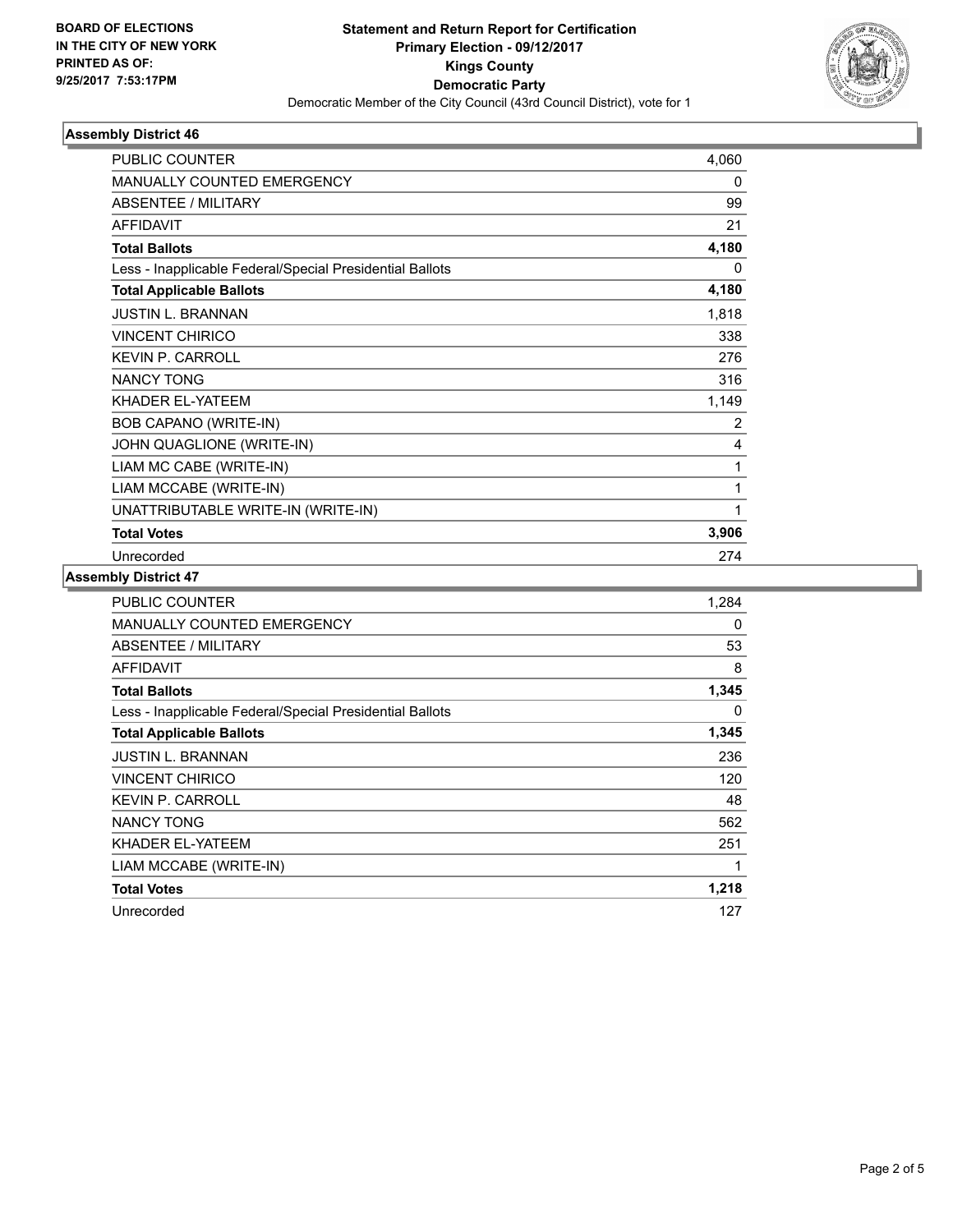

### **Assembly District 49**

| <b>PUBLIC COUNTER</b>                                    | 1,319          |
|----------------------------------------------------------|----------------|
| <b>MANUALLY COUNTED EMERGENCY</b>                        | 0              |
| <b>ABSENTEE / MILITARY</b>                               | 40             |
| <b>AFFIDAVIT</b>                                         | 10             |
| <b>Total Ballots</b>                                     | 1,369          |
| Less - Inapplicable Federal/Special Presidential Ballots | 0              |
| <b>Total Applicable Ballots</b>                          | 1,369          |
| <b>JUSTIN L. BRANNAN</b>                                 | 345            |
| <b>VINCENT CHIRICO</b>                                   | 156            |
| <b>KEVIN P. CARROLL</b>                                  | 45             |
| <b>NANCY TONG</b>                                        | 447            |
| KHADER EL-YATEEM                                         | 244            |
| BERNIE SANDERS (WRITE-IN)                                | 1              |
| BOB CAPANO (WRITE-IN)                                    | 1              |
| CHRIS MIAO (WRITE-IN)                                    | 1              |
| FELIX W ORTIZ (WRITE-IN)                                 | $\overline{2}$ |
| LIAM MCCABE (WRITE-IN)                                   | 1              |
| <b>Total Votes</b>                                       | 1,243          |
| Unrecorded                                               | 126            |

### **Assembly District 51**

| <b>PUBLIC COUNTER</b>                                    | 727 |
|----------------------------------------------------------|-----|
| <b>MANUALLY COUNTED EMERGENCY</b>                        | 0   |
| ABSENTEE / MILITARY                                      | 10  |
| <b>AFFIDAVIT</b>                                         | 8   |
| <b>Total Ballots</b>                                     | 745 |
| Less - Inapplicable Federal/Special Presidential Ballots | 0   |
| <b>Total Applicable Ballots</b>                          | 745 |
| <b>JUSTIN L. BRANNAN</b>                                 | 218 |
| <b>VINCENT CHIRICO</b>                                   | 23  |
| <b>KEVIN P. CARROLL</b>                                  | 29  |
| <b>NANCY TONG</b>                                        | 61  |
| KHADER EL-YATEEM                                         | 367 |
| LIAM MCCABE (WRITE-IN)                                   | 1   |
| <b>Total Votes</b>                                       | 699 |
| Unrecorded                                               | 46  |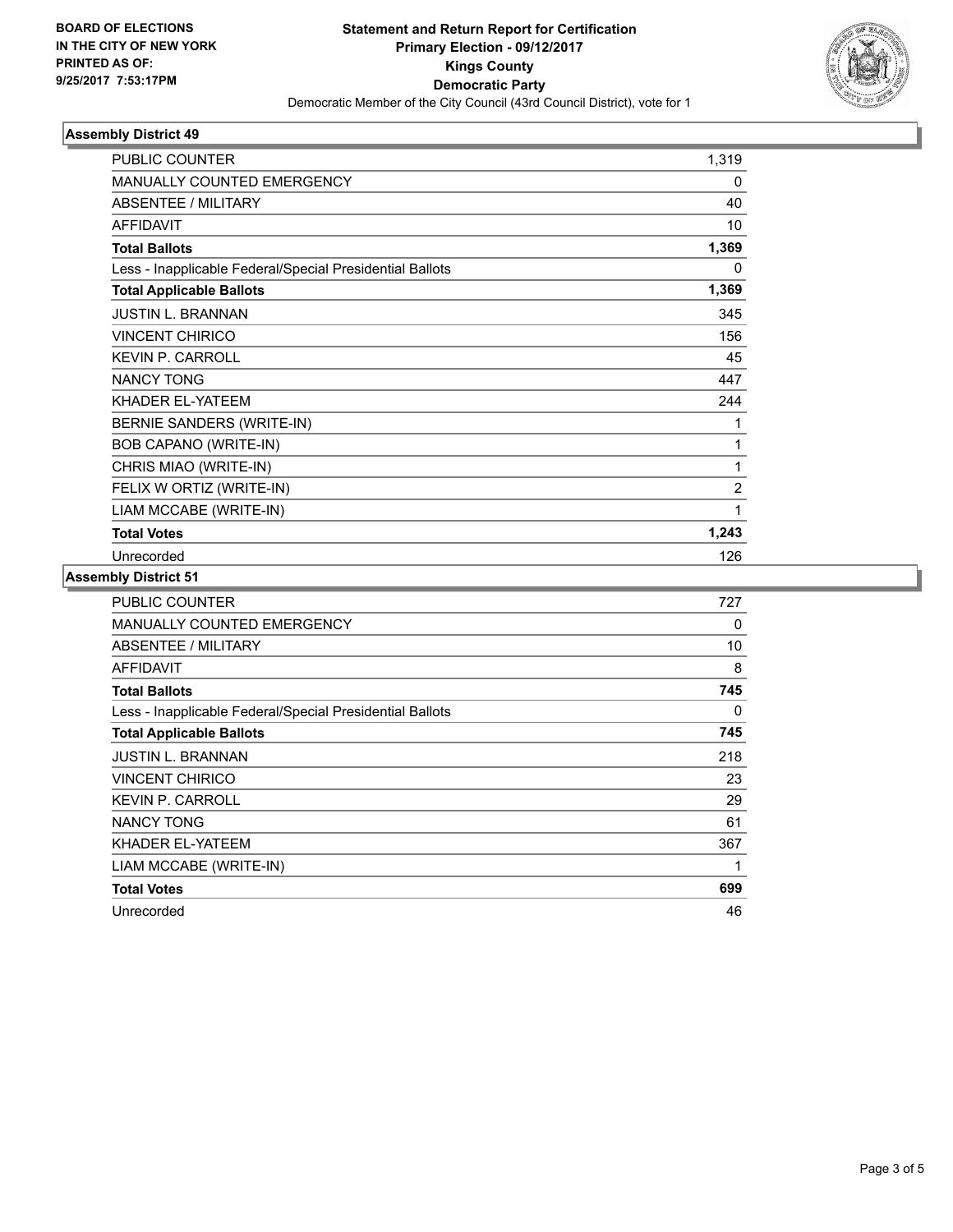

### **Assembly District 64**

| <b>PUBLIC COUNTER</b>                                    | 2,565          |
|----------------------------------------------------------|----------------|
| <b>MANUALLY COUNTED EMERGENCY</b>                        | 0              |
| ABSENTEE / MILITARY                                      | 54             |
| <b>AFFIDAVIT</b>                                         | 11             |
| <b>Total Ballots</b>                                     | 2,630          |
| Less - Inapplicable Federal/Special Presidential Ballots | 0              |
| <b>Total Applicable Ballots</b>                          | 2,630          |
| <b>JUSTIN L. BRANNAN</b>                                 | 1,053          |
| <b>VINCENT CHIRICO</b>                                   | 124            |
| <b>KEVIN P. CARROLL</b>                                  | 206            |
| <b>NANCY TONG</b>                                        | 118            |
| KHADER EL-YATEEM                                         | 921            |
| JONATHAN KEMP (WRITE-IN)                                 |                |
| LIAM MC CABE (WRITE-IN)                                  | $\overline{2}$ |
| UNATTRIBUTABLE WRITE-IN (WRITE-IN)                       | 1              |
| UNCOUNTED WRITE-IN PER STATUTE (WRITE-IN)                | 1              |
| <b>Total Votes</b>                                       | 2,427          |
| Unrecorded                                               | 203            |